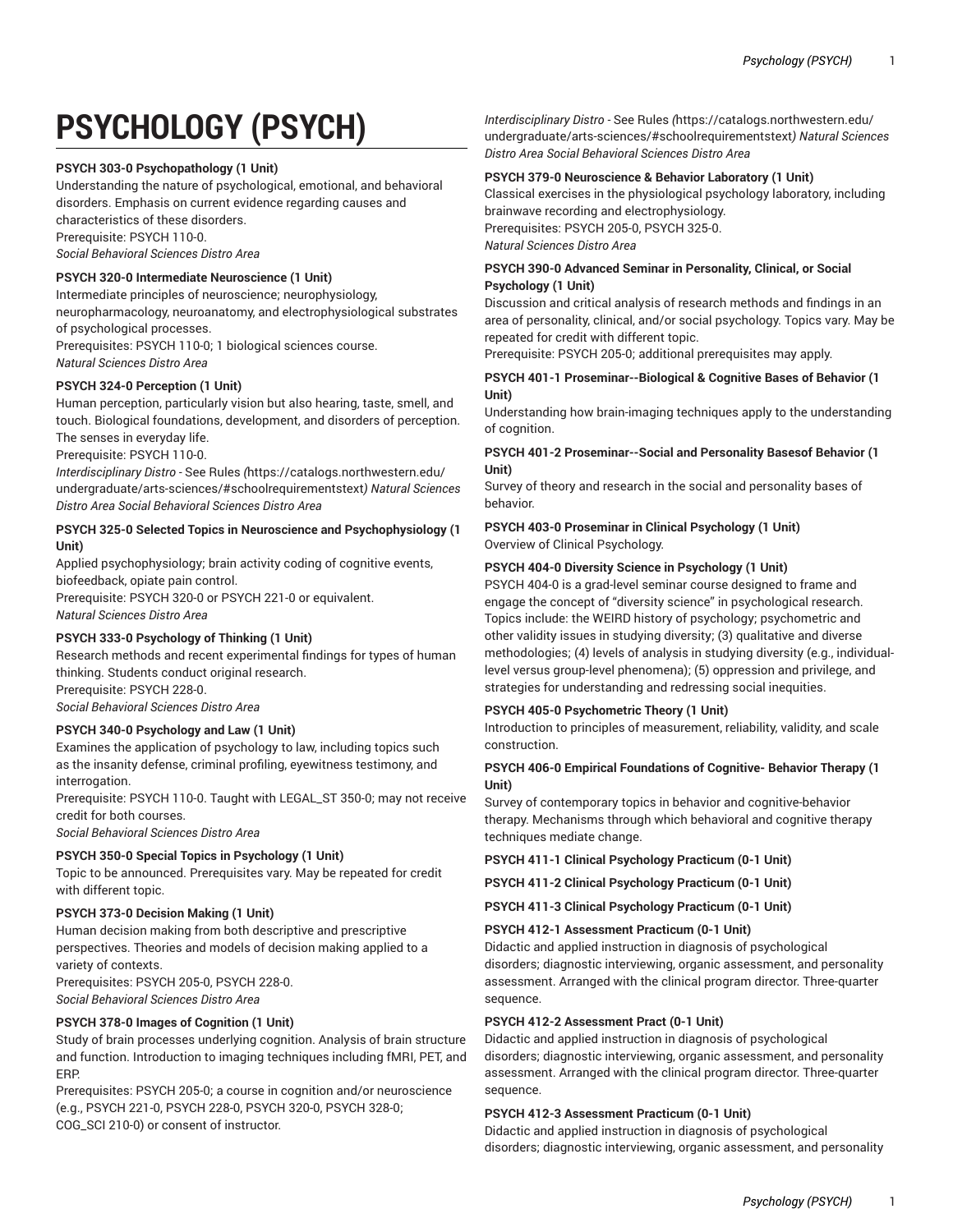assessment. Arranged with the clinical program director. Three-quarter sequence.

## **PSYCH 413-1 Anxiety: Assesment & Treatment (0-1 Unit)**

This practicum will cover the theory, history, emprical evidence, and clinical techniques on the assessment and treatment of anxiety disorders, emphasizing cognitive-behavioral approaches.

## **PSYCH 413-2 Anxiety: Assessment and Treatment (0-1 Unit)**

This practicum will cover the theory, history, emprical evidence, and clinical techniques on the assessment and treatment of anxiety disorders, emphasizing cognitive-behavioral approaches.

## **PSYCH 413-3 Anxiety: Assessment and Treatment (0-1 Unit)**

This practicum will cover the theory, history, emprical evidence, and clinical techniques on the assessment and treatment of anxiety disorders, emphasizing cognitive-behavioral approaches.

## **PSYCH 414-1 Depression: Assessment and Treatment (0-1 Unit)**

**PSYCH 414-2 Depression: Assessment and Treatment (0-1 Unit)**

**PSYCH 414-3 Depression: Assesment and Treatment (0-1 Unit)**

**PSYCH 415-1 Treatment Practicum: Family and Systems Approach (0-1 Unit)** 

**PSYCH 415-2 Treatment Practicum: Family and Systems Approach (0-1 Unit)** 

## **PSYCH 415-3 Treatment Practicum: Family and Systems Approach (0-1 Unit)**

## **PSYCH 416-1 Treatment Practicum: DBT (0-1 Unit)**

Strategies and tactics of dialectical behavior therapy for effectively treating complex, multi-problem, difficult-to-treat populations.

## **PSYCH 416-2 Treatment Practicum: DBT (0-1 Unit)**

Strategies and tactics of dialectical behavior therapy for effectively treating complex, multi-problem, difficult-to-treat populations.

## **PSYCH 416-3 Treatment Practicum: DBT (0-1 Unit)**

Strategies and tactics of dialectical behavior therapy for effectively treating complex, multi-problem, difficult-to-treat populations.

## **PSYCH 417-1 Child Intervention (1 Unit)**

Clinical Practicum Training.

**PSYCH 417-2 Child Intervention (1 Unit)** Clinical Practicum Training.

**PSYCH 417-3 Child Intervention (1 Unit)** Clinical Practicum Training.

## **PSYCH 420-0 History, Ethics, Diversity, and Consultation in Clinical Psychology (1 Unit)**

This course considers many of the ethical and diversity issues that clinical scientists and therapists encounter; it also considers the historical bases of current psychological research and practice. Twoquarter sequence.

Prerequisites: Permission of instructor.

## **PSYCH 421-1 Psychopathology (1 Unit)**

Research and theories on the origins of various forms of psychopathology. Topics include schizophrenia, addictive disorders, psychopathy, personality disorders, eating disorders, psychosexual disorders, depression, and anxiety disorders. Also, issues regarding classification of psychiatric disorders. Two-quarter sequence.

## **PSYCH 421-2 Psychopathology (1 Unit)**

Research and theories on the origins of various forms of psychopathology. Topics include schizophrenia, addictive disorders, psychopathy, personality disorders, eating disorders, psychosexual

disorders, depression, and anxiety disorders. Also, issues regarding classification of psychiatric disorders. Two-quarter sequence.

## **PSYCH 422-0 Child Psychopathology (1 Unit)**

Diagnosis and treatment of various conditions of childhood psychopathology: learning disabilities, phobias, autism, and aggression.

**PSYCH 423-0 Professional Issues in Psychology (1 Unit)** Survey of ethical, professional, and policy issues in clinical psychology.

## **PSYCH 424-0 Behavioral and Neural Basis of Visual Perception (1 Unit)** Reviews current understanding of the encoding of visual information on the basis of behavioral, neurophysiological, and neuropsychological evidence.

Prerequisites: Permission of instructor.

## **PSYCH 425-0 Improving Methods and Practices in Psychological Science: The Replication Crisis and Beyond (1 Unit)**

This course will examine current controversies and new developments in research methods in psychology. The goal of the course is to learn to think critically about how psychological science is conducted and how conclusions are drawn. We will cover both methodological and statistical issues that affect the validity of research in psychology, with a scope that will cover the broad topical range of psychological science. We will discuss the research process from designing a study to how a study gets published. We will also discuss the recent controversy in psychology about the replicability of scientific results.

## **PSYCH 428-0 Overview of Health Psychology (1 Unit)**

Overview of research, theories, and methods in health psychology, emphasizing links between the social world and biology.

# **PSYCH 434-0 Research Methods in Clinical Psychology (1 Unit)**

Conceptual and methodological issues in research in psychopathology and psychotherapy.

## **PSYCH 440-0 Self-Regulation (1 Unit)**

This seminar-based course provides an overview of the social psychological literature on self-regulation. It covers the major theoretical orientations and places a particular emphasis on empirical evidence.

## **PSYCH 446-0 Memory & Cognit (1 Unit)**

Theories of encoding and retrieval processes, semantic memory, automatic and strategic processes, and memory structure of text.

## **PSYCH 450-0 Fundamentals of Statistics (1 Unit)**

Probability, decision rules, and tests of significance, including chi square, t, and F.

## **PSYCH 451-1 Statistics in Experimental Design (1 Unit)**

Design and analysis of experiments. Emphasis on analysis of variance techniques.

## **PSYCH 453-0 Linear Models: Correlation & Regression (1 Unit)**

## **PSYCH 454-0 Psychological Measurement (1 Unit)**

Measurement theories and their implications for the quantification of psychological constructs.

## **PSYCH 456-0 Teaching of Psychology (1 Unit)**

This course is designed to help prepare graduate students in psychology for the role of classroom instructor. Topics that will be discussed include course design, lecturing, using demonstrations, ethics, and teaching writing in psychology.

## **PSYCH 460-0 Special Topics in Cognition (1 Unit)**

Current research and theory in cognitive psychology. May be repeated for credit with change of topic.

## **PSYCH 461-0 Reasoning and Representation (1 Unit)**